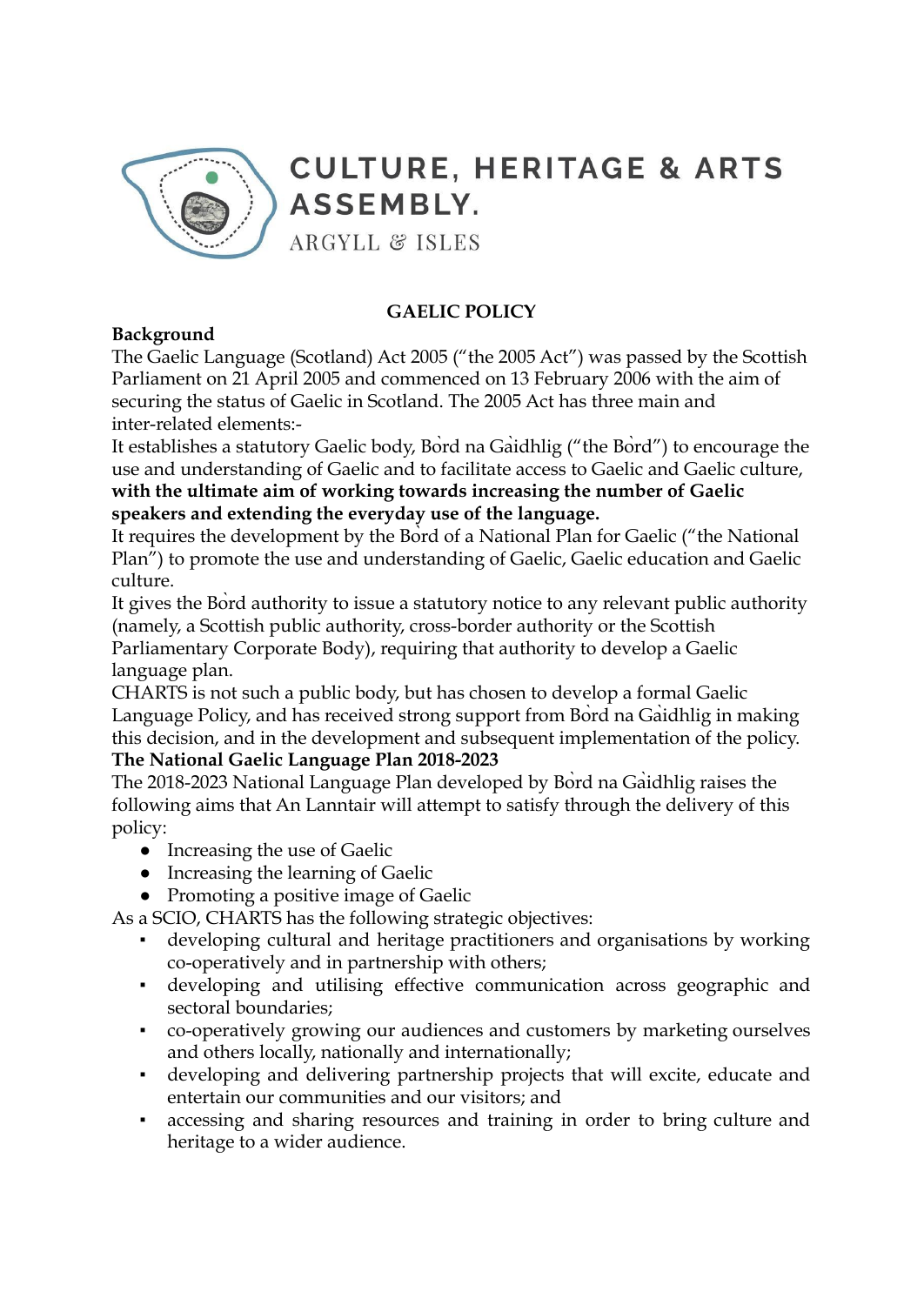Central to these objectives is the promotion a positive image of Gaelic, which is to be delivered in three key ways:

- Promoting a positive image of Gaelic and raising awareness through: Gaelic media and other media, and Gaelic arts
- Promoting the social, economic and cultural value of Gaelic
- Giving positive messages about Gaelic, bilingualism, and about diversity and inclusion

## **POLICY STATEMENT**

- 1. CHARTS will actively and demonstrably support the Gaelic language and culture throughout all its activities, acknowledging that it is a key part of their corporate identity.
- 2. CHARTS will act as an ambassador on a national and international level in the promotion of the Gaelic arts and will promote their value as a cultural asset.
- 3. CHARTS will encourage Gaelic speaking membership on its staff, Board, committees or groups.